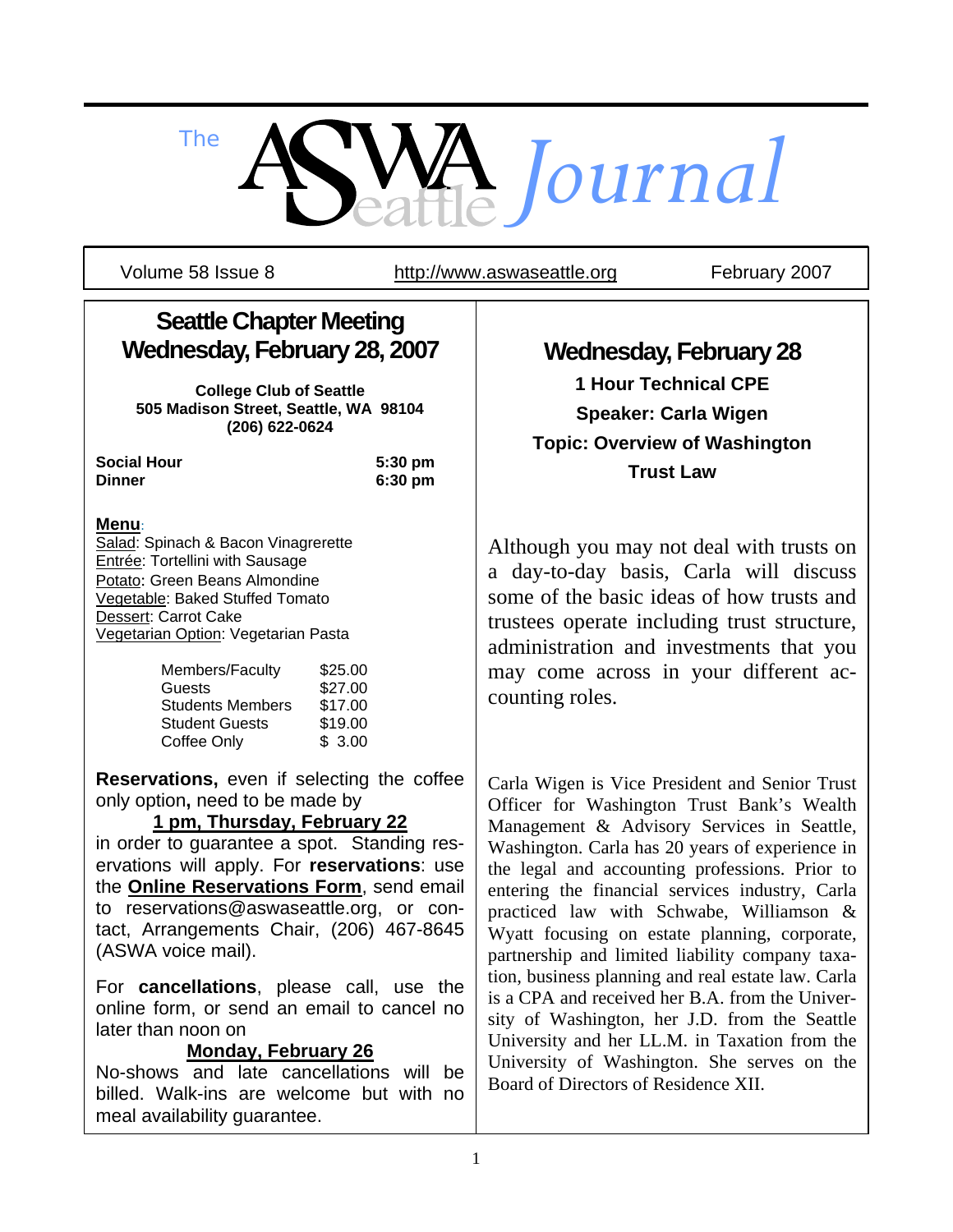

President's Message February 2007

# **Tax Returns are Like Crossword Puzzles**

Preparing a tax return or working a crossword puzzle involves some of the same concepts. These include crosschecking answers, problem solving and being resourceful.

A crossword puzzle taken from a newspaper typically progresses in difficulty as the week wears on. Monday may be fairly easy and the Sunday *New York Times* nearly impossible. Sometimes preparing a tax return is like picking up the Monday crossword, prepared with little effort. However, some tax returns are, well, puzzling. They need much thought and effort. There are "rule" books and reference books available for both returns and puzzles. And because you are in ASWA, you can always phone a friend.

When preparing a crossword the answer to the clue may be solved quickly. Other times the clue does not yield an immediate answer. It is necessary to get up and walk away from the problem and take a break to refresh the mind, body and spirit. When the puzzle is picked up later, the answer seems obvious. The same is true with tax returns. During tax season it is essential to schedule a "puzzle break". We all need to refresh ourselves and have some fun amongst the madness.

How do you survive your busy season, whenever it might be? I'd love to hear from you.

Jana Helmuth president@aswaseattle.org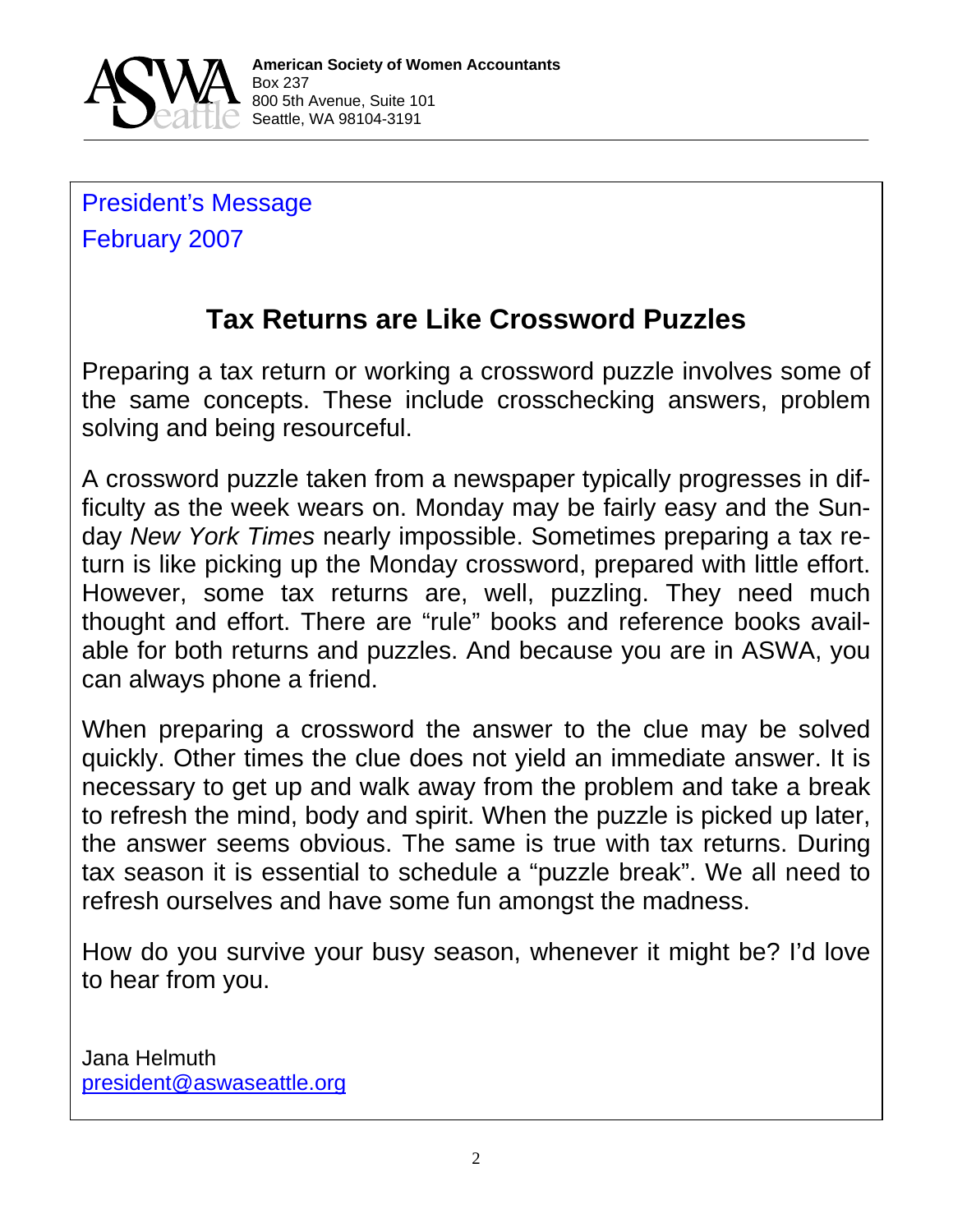

**\* \* \* \* \* \* \* \* \* \* \* \* \* \* \* \* \* \* \* \* \* \* \* \*** 

**\* \* \* \* \* \* \* \* \* \* \* \* \* \* \* \* \* \* \* \* \* \* \* \***

## **Announcements**

**Team-Building Exercise**

Now that you're here, what are you going to do with us? **Thursday, February 15th, 6:45 – 8:15pm**. **Olympic View Church** ... 425 NE 95<sup>th</sup> Street. Please bring your special talents and experience!

**\* \* \* \* \* \* \* \* \* \* \* \* \* \* \* \* \* \* \* \* \* \* \* \* \* \* \* \* \* \* \* \* \* \* \* \* \* \* \* \* \* \* \* \* \* \* \* \*** 

**\* \* \* \* \* \* \* \* \* \* \* \* \* \* \* \* \* \* \* \* \* \* \* \* \* \* \* \* \* \* \* \* \* \* \* \* \* \* \* \* \* \* \* \* \* \* \***

### **Kids Are Our Business Breakfast 2007**

King County Sexual Assault Resource Center annual breakfast is **Wednesday, February 28th** at the **Seattle Westin Hotel**. Please let either Teri Kertson (tkertson@gmail.com) or Rhonda O'Leary (rhondao@revenuescience.com) know if you'd like to join them for this wonderful event. KCSARC is a dynamic and growing organization whose mission is to "End the Silence" that has kept sexual assault hidden for so long. Suggested donation: \$100.

#### **\* \* \* \* \* \* \* \* \* \* \* \* \* \* \* \* \* \* \* \* \* \* \* \* \* \* \* \* \* \* \* \* \* \* \* \* \* \* \* \* \* \* \* \* \* \* \***

### **Nominating Committee**

There are lots of positions that must be filled to meet the structure mandated by our Chapter by-laws. That said, we are very aware of the busy lifestyles and time constraints everyone faces; we are not exempt. We must present the slate of officers and directors to the general membership at the membership meeting March 28th. Jana is running a tight ship currently; Rachel intends to continue with that same philosophy -- getting tasks accomplished well and completely, with a minimum of time and energy. We're working smarter not harder

It is already busy-season, so take *just a moment* if you will, please, and let us know how you would like to proceed.

Thank you,

Liz Pray, Linda Landerdahl and Karen Mason, Nominating Committee, and Rachel Petrich, Pres-elect

#### **\* \* \* \* \* \* \* \* \* \* \* \* \* \* \* \* \* \* \* \* \* \* \* \* \* \* \* \* \* \* \* \* \* \* \* \* \* \* \* \* \* \* \* \* \* \***

### **Community Service: Farestart Guest Chef Night -- July 19, 2007**

Save the date to either serve or to be served. Farestart has moved to a newly renovated location at 7th and Virginia. See www.farestart.org for information about the organization and its new facility. More information about the event will be posted in a future newsletter.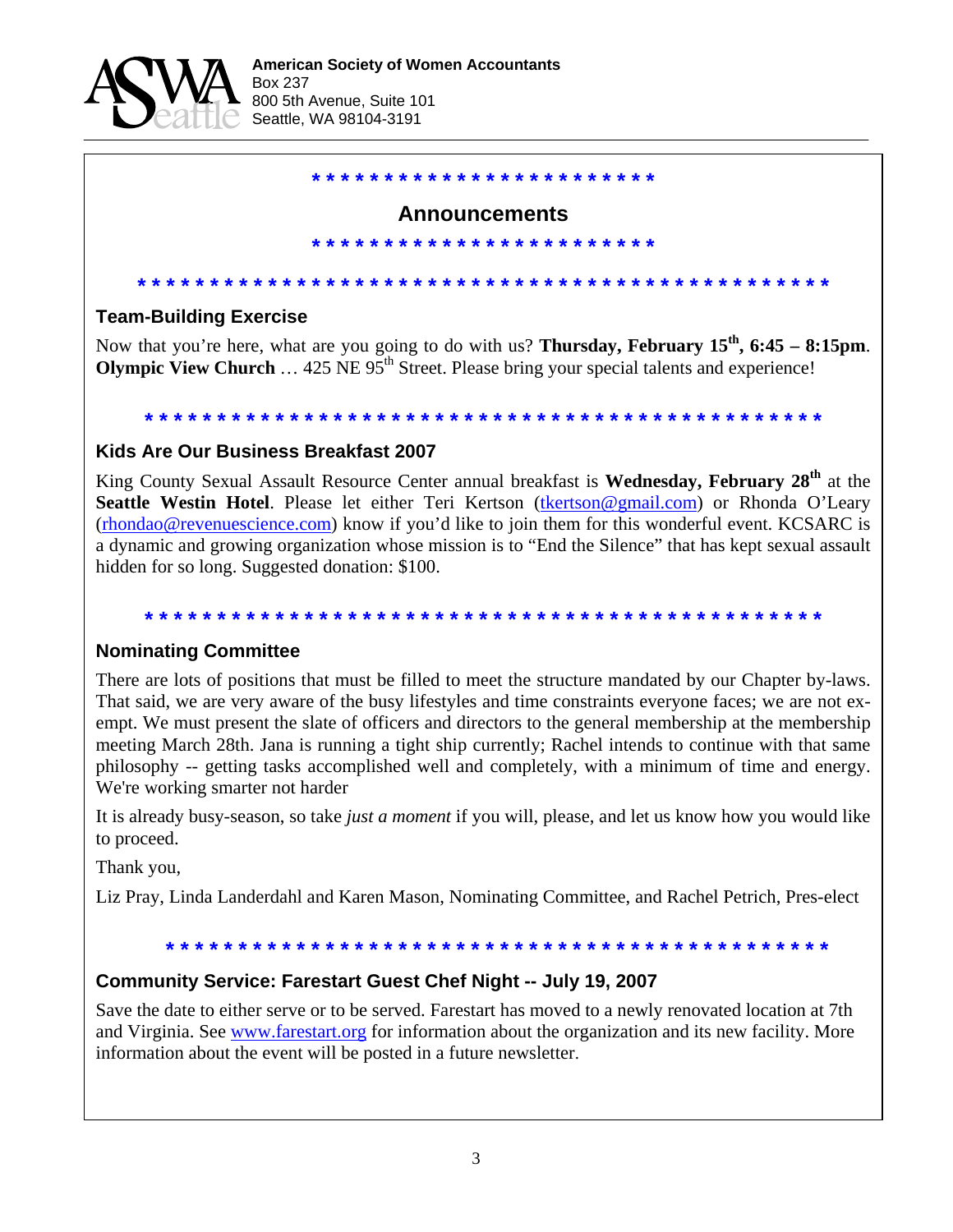

# **The Benefits of Temporary Professionals**

As you continue to monitor and adjust staffing and budget plans throughout 2007, keep in mind that using temporary accounting professionals is a savvy and costeffective way to meet your firm's objectives. Following are just a few of the many advantages of developing a strategic staffing plan that includes the use of skilled interim staff:

You protect the jobs of your full-time employees. Temporary professionals can help you handle both expected demands and unforeseen spikes in activity. By taking advantage of interim accounting professionals on an as-needed basis, you can keep your core staff level consistent while maintaining optimal productivity. This is true in any economic climate. In a recent survey conducted by our company, we asked executives about the biggest benefits of using temporary workers, and the top response: to help avoid overstaffing followed by layoffs.

You keep your team fresh and focused. Staff burnout can lead to low morale, missed deadlines, increased absenteeism, excessive overtime and high turnover rates. All of these issues can cost your organization precious time and money over the short- and long-term. However, bringing in project professionals during workload peaks can take the burden off employees with growing to-do lists, nip burnoutrelated problems in the bud and help you maintain a more satisfied team.

You get a sneak preview. Many companies use temporary assignments as a way to evaluate candidates for full-time positions. This approach provides a low-risk assessment opportunity. Having a candidate on-site allows you to observe the accountant's skills, performance and personality to determine if he or she is a good fit for your firm. Having the chance to evaluate a professional's work firsthand gives you key insight that is difficult to obtain from just a resume, cover letter or interview.

By working with a specialized staffing firm to augment your team with interim accounting professionals, you'll not only turn fixed costs into variable expenses, you'll keep your core staff happy and productive. And you might even find the perfect candidate for a full-time position.

*Accountemps is the world's first and largest temporary staffing service specializing in the placement of accounting, finance and bookkeeping professionals. The company has more than 350 offices throughout North America, Europe, Australia and New Zea*land, and offers online job search services at *www.accountemps.com*.